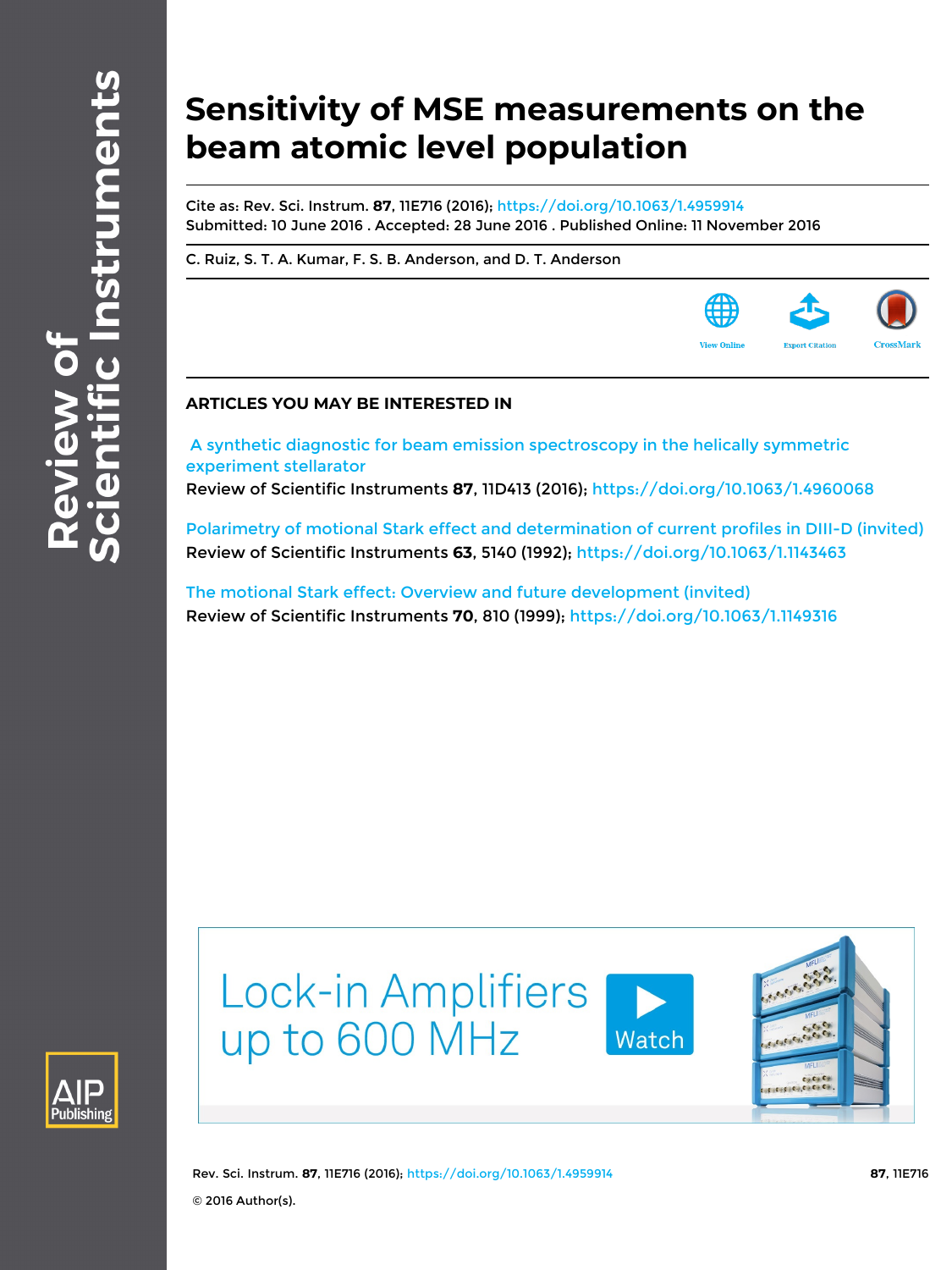

# **[Sensitivity of MSE measurements on the beam atomic level population](http://dx.doi.org/10.1063/1.4959914)**

C. Ruiz,<sup>[a\)](#page-1-0)</sup> S. T. A. Kumar, F. S. B. Anderson, and D. T. Anderson *University of Wisconsin–Madison, Madison, Wisconsin 53706, USA*

(Presented 9 June 2016; received 10 June 2016; accepted 28 June 2016; published online 23 August 2016)

The effect of variation in atomic level population of a neutral beam on the Motional Stark Effect (MSE) measurements is investigated in the low density plasmas of HSX stellarator. A 30 KeV, 4 A, 3 ms hydrogen diagnostic neutral beam is injected into HSX plasmas of line averaged electron density ranging from 2 to  $4 \cdot 10^{18}$  m<sup>-3</sup> at a magnetic field of 1 T. For this density range, the excited level population of the hydrogen neutral beam is expected to undergo variations. Doppler shifted and Stark split H<sub>α</sub> and H<sub>β</sub> emissions from the beam are simultaneously measured using two cross-calibrated spectrometers. The emission spectrum is simulated and fit to the experimental measurements and the deviation from a statistically populated beam is investigated. *Published by AIP Publishing.* [\[http:](http://dx.doi.org/10.1063/1.4959914)//[dx.doi.org](http://dx.doi.org/10.1063/1.4959914)/[10.1063](http://dx.doi.org/10.1063/1.4959914)/[1.4959914\]](http://dx.doi.org/10.1063/1.4959914)

#### **I. MOTIVATION**

The MSE diagnostic technique is widely used for aiding in reconstructing profiles of current density and safety factor in plasma fusion devices. Both a polarimetry and full emission spectra method have been previously demonstrated.

A diagnostic neutral beam injects fast moving particles into the plasma which are mainly excited through electron collisions. Their emission is then collected, analyzed, and fit to a spectral model. The Doppler shifted emission is Stark split due to the Lorentz electric field experienced by the particles in their frame of reference.

The Stark multiplet emission line intensities are directly proportional to the atomic upper level populations. The spectra of MSE diagnostic technique rely on an accurate fit and identification of the individual emission lines. For this reason understanding of the beam population sublevels is of particular importance.

At densities on the order of  $10^{20}$  m<sup>-3</sup>, the beam is expected to reach a statistical equilibrium. Previous MSE measurements have shown deviations from the expected statistically populated sublevels.<sup>[1,](#page-3-0)[2](#page-3-1)</sup> The plasma density at the HSX quasisymmetrical stellarator is two orders of magnitude lower and it is expected that deviations from statistically populated sublevels of the beam should be observed.

A synthetic diagnostic was developed to simulate and fit the beam emission spectra. The model is compared to ADAS<sup>[3](#page-3-2)</sup> Stark module for validation purposes. Preliminary comparisons show good agreement between simulated synthetic data and modeling, giving confidence in applying the model to experimental data.

# **II. MSE DIAGNOSTIC ON HSX**

The MSE diagnostic on HSX utilizes a set of diagnostic ports that were previously used for charge exchange recombi-

<span id="page-1-0"></span>

nation spectroscopy. The system is composed of a toroidal and a set of poloidal views of the plasma.<sup>[4](#page-3-3)</sup> Of these views, only the toroidal view provides a large enough Doppler shift for measuring the Stark multiplet emission avoiding contamination from unshifted  $H_{\alpha}$  and CII lines.

The diagnostic neutral beam at HSX has a maximum beam energy of 30 KeV, 4 A beam current and a neutralization efficiency of about 40%. With an effective pulse length of 3 ms, enough photons are recorded to be analyzed. Along the beam path, a low resolution spectrometer (0.1 nm/pxl) is used as a diagnostic tool for the beam.

The diagnostic system utilizes two spectrometers for simultaneous measurements of  $H_{\alpha}$  and  $H_{\beta}$  emission lines. In order to compare their total emission line intensities, the spectrometers need to be cross-calibrated.

To cross-calibrate the spectrometers, the optical fibers connected to the vessel viewing ports are unplugged and connected to an integrating sphere. Many spectra are then collected and averaged; background light subtraction is performed with the integrating sphere turned off. By taking the ratio of the measured spectra we obtain a calibration factor which can then be applied to  $H_{\alpha}$  and  $H_{\beta}$  emission lines for comparison.

#### **III. BEAM EMISSION MODEL**

A beam emission model was developed to simulate and fit  $H_\alpha$  and  $H_\beta$  emission. The model is composed of two parts, beam into gas and beam into plasma for two of the Balmer series lines. The first part simulates the Doppler broadening and shift of the beam, and includes additional fractional beam energy components. The second part simulates the respective  $H_{\alpha}$  and  $H_{\beta}$  Stark multiplet components. Experimental inputs when available are used for the simulations. The magnitude and direction of the magnetic field are obtained from VMEC.<sup>[5](#page-3-4)</sup>

#### **A. Beam into gas**

To obtain a measurement of the broadening of the beam, a fit to beam into gas was performed. The broadening is due

Note: Contributed paper, published as part of the Proceedings of the 21st Topical Conference on High-Temperature Plasma Diagnostics, Madison, Wisconsin, USA, June 2016. a)Electronic mail: carlos.ruiz@wisc.edu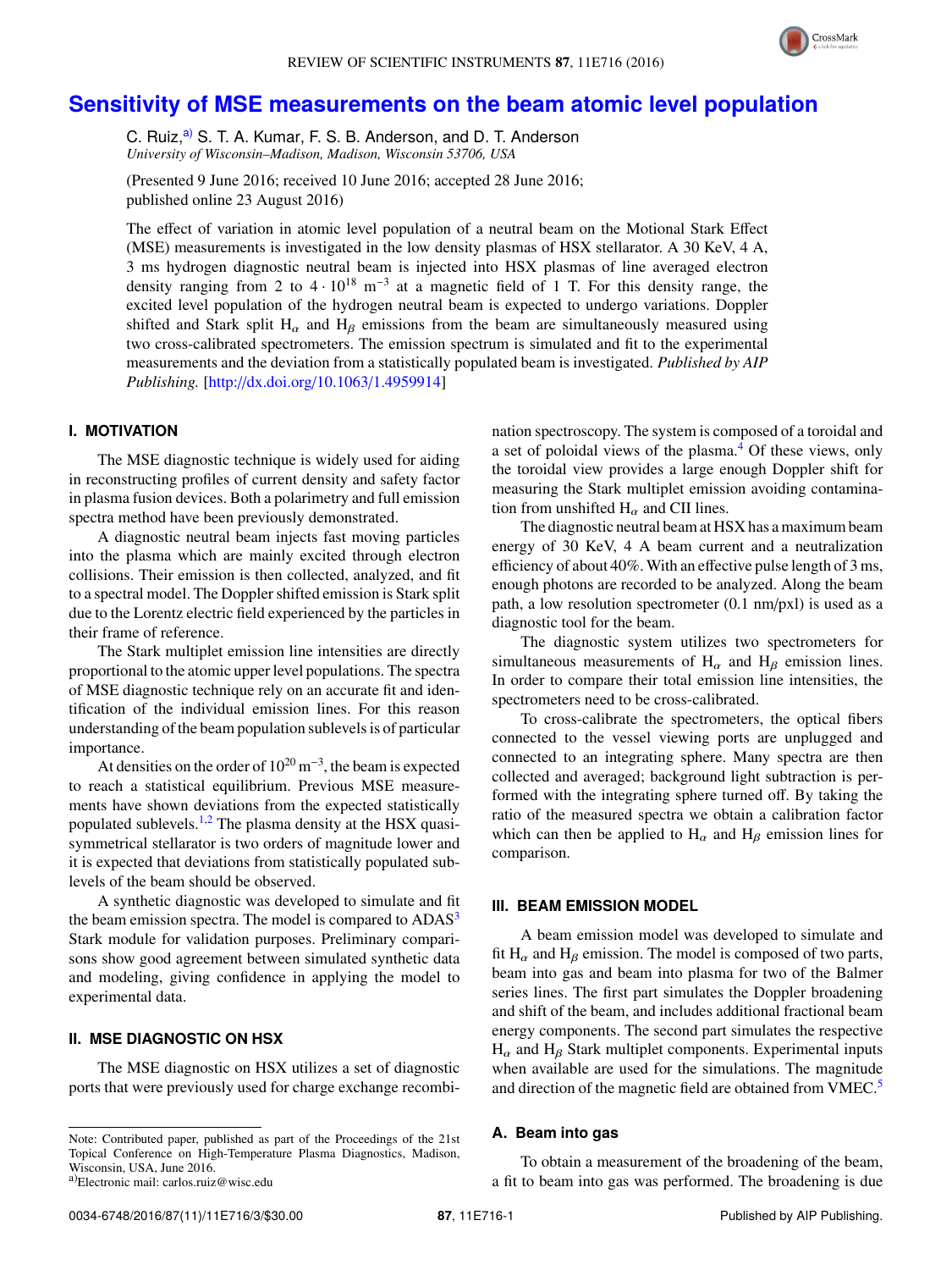to instrumental function, Doppler broadening, viewing geometry, and collection optics.

Using a neon pen lamp for wavelength calibration, the spectrometer's slit width was varied to determine optimal signal to noise ratio and resolution. For a slit width of 110  $\mu$ m, we obtained an instrumental "temperature" of  $0.22$  eV.

From a fit to beam into gas a total "temperature" of 11.60 eV was obtained and is used for the width of each of the individual Stark emission lines. Moreover, the observed spectra showed a small but not negligible half-energy component which is taken into account for simulation and diagnostic purposes.

#### **B. H***<sup>α</sup>* **- beam into plasma**

The neutral beam injected particles are subject to a Lorentz electric field  $\vec{E}_L = \vec{v} \times \vec{B} \sim 2.37 \times 10^6$  V/m and a radial<sup>6</sup> electric field at the core of HSX plasmas of  $\vec{F}_R$ radial<sup>[6](#page-3-5)</sup> electric field at the core of HSX plasmas of  $\vec{E}r$ ∼ 40 kV/m. Together they contribute to the Stark splitting of the beam energy levels.

The MSE emission spectra are the sum of different emission lines with their polarization parallel  $(\pi)$  and perpendicular ( $\sigma$ ) to the total electric field. A total of 16 emission lines ( $\pm \pi_8$ ,  $\pm \sigma_6, \pm \sigma_5, \pm \pi_4, \pm \pi_3, \pm \pi_2, \pm \sigma_1, \pm \sigma_0$ , of which 9 are resolvable, are used in the model.

The intensity of each transition line is modeled as *I*  $= A_{ij}N_i\Phi(\theta)$  where  $A_{ij}$  is the transition probability,<sup>[7](#page-3-6)</sup>  $N_i$  the number of particles in the upper level, and  $\Phi(\theta)$  is the intensity number of particles in the upper level, and  $\Phi(\theta)$  is the intensity dependence on the angle between line of sight and the total electric field. The total emission is modeled as a sum of Gaussian functions  $y = \sum I \cdot e^{-(x-(\lambda + x d + x s))^2 / x w^2}$ , where  $\lambda$  is<br>the H<sub>p</sub> line s is the Stark split solid is the Doppler shift sum is the  $H_{\alpha}$  line, *xs* is the Stark split, *xd* is the Doppler shift, *xw* is the width of the Doppler broadened beam emission.

In Fig. [1](#page-2-0) simulations including full and half-beam energy components are shown. The individual  $\sigma$  and  $\pi$  lines are seen to overlap due to the large Doppler broadening of the beam. A good agreement is found with ADAS Stark module. This gives confidence in applying the model to experimental data. In total the H<sub>α</sub> model has six fitting parameters, five for the  $\sigma$  and  $\pi$ 

<span id="page-2-0"></span>

FIG. 1. Simulated ADAS and beam emission model data, half-beam energy component ( $E/2$ ), and the individual  $\sigma$  and  $\pi$  features for the full energy component.

<span id="page-2-1"></span>

FIG. 2. Simulated H<sub>β</sub> data with Gaussian noise and fit, included are the  $\sigma$ and  $\pi$  components.

components, and one for the total intensity of the half-energy component.

#### **C. H***<sup>β</sup>* **- beam into plasma**

The  $H_\beta$  beam emission model is in principle similar to the H<sub>α</sub> model. In this case the H<sub>β</sub> Stark split is 44% smaller than  $H_{\alpha}$  for HSX experimental parameters. The smaller split is compensated with the fact that the emission lines are separated twice as much giving 75% more spreading of the Stark multiplet.

There are 20 radiative transition lines ( $\pm \pi_7$ ,  $\pm \sigma_6$ ,  $\pm \pi_5$ ,  $\pm \sigma_5$ ,  $\pm \pi_4$ ,  $\pm \pi_3$ ,  $\pm \sigma_3$ ,  $\pm \sigma_2$ ,  $\pm \pi_1$ ,  $\pm \sigma_1$ ), of which three pairs radiate at the same wavelength. The intensity of each transition line is modeled as before. It has been shown that the number of independent fitting parameters can be reduced by identifying the lines that come from the same upper levels. $<sup>1</sup>$  $<sup>1</sup>$  $<sup>1</sup>$ </sup>

Following a similar procedure, we reduce the number of fitted parameters for the  $H_\beta$  emission spectra. Specifically two groups of lines, one composed of  $\pi_4$ ,  $\sigma_5$ ,  $\sigma_3$  originate from the upper level [201] in nkm notation, and another composed of  $\pi_3$ ,  $\pi_1$ ,  $\sigma_2$  lines from [210] level. Our fitting model uses as independent fitting parameters the  $\pi_5$ ,  $\pi_4$ ,  $\sigma_2$ ,  $\sigma_1$  emission lines.

In Figure [2](#page-2-1) we simulated with added Gaussian noise  $H_\beta$ emission spectra. The individual  $\sigma$  and  $\pi$  intensities were obtained from ADAS Stark module by choosing an artificially small beam temperature of 0.30 eV. The model was tested with simulated data and we were able to recover the individual σ and π emission intensities. The uncertainties of the fitting parameters are obtained using a bootstrap sampling method and the errors are propagated in the equations.

#### **IV. EXPERIMENTAL MEASUREMENTS**

In Figure [3](#page-3-7) the experimental measurements of  $H_{\alpha}$  beam into plasma and beam into gas are shown. An asymmetry of the Stark multiplet can be clearly seen. In the case of beam into gas with magnetic field the asymmetry is due to the half-beam energy component which accounts for 6% of the total Doppler